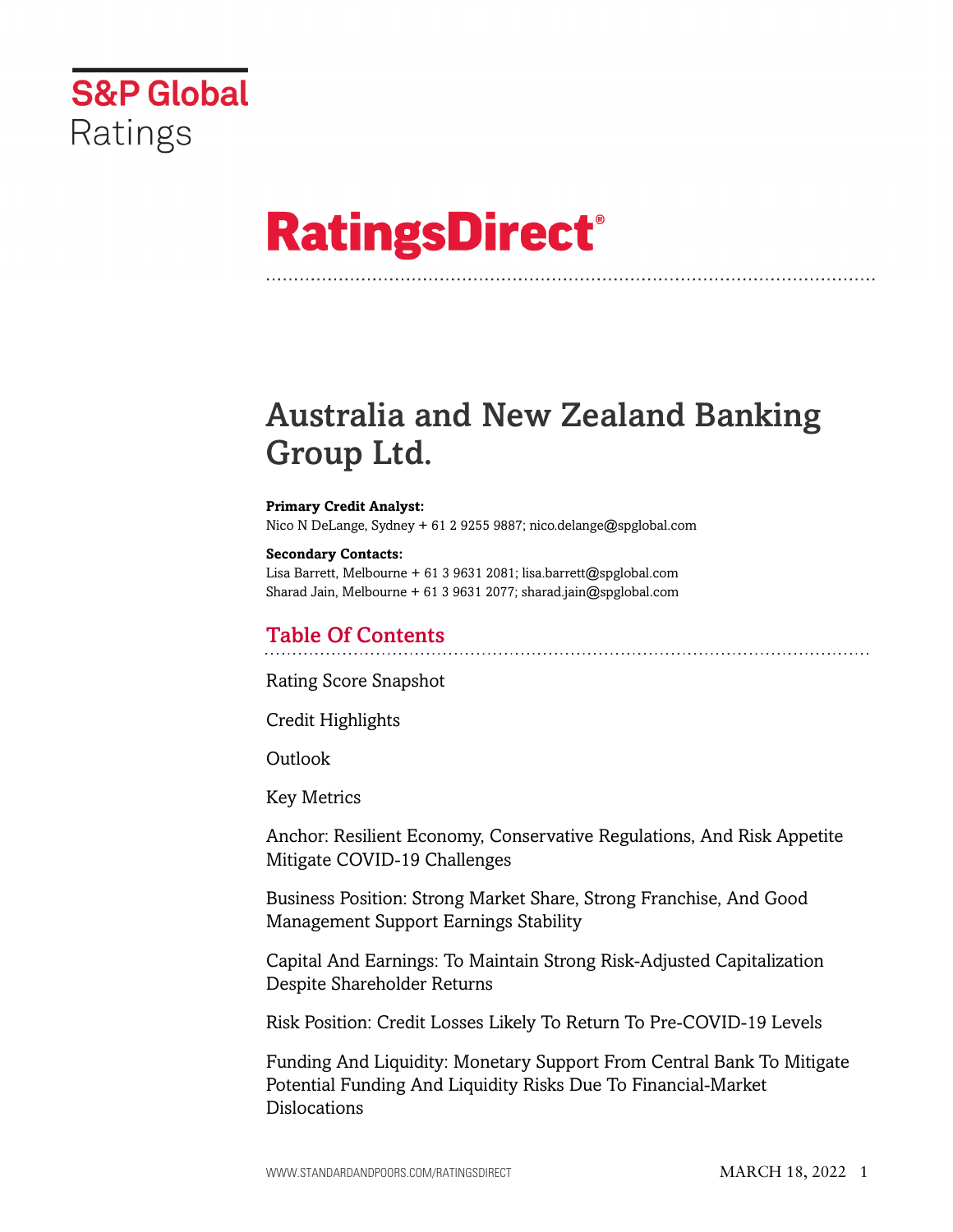## Table Of Contents (cont.)

[Support: Timely Financial Support From Australian Government To](#page-10-0) [Enhance Creditworthiness](#page-10-0)

[Environmental, Social, And Governance](#page-10-1)

[Hybrids](#page-11-0)

[Key Statistics](#page-11-1)

[Related Criteria](#page-14-0)

[Related Research](#page-14-1)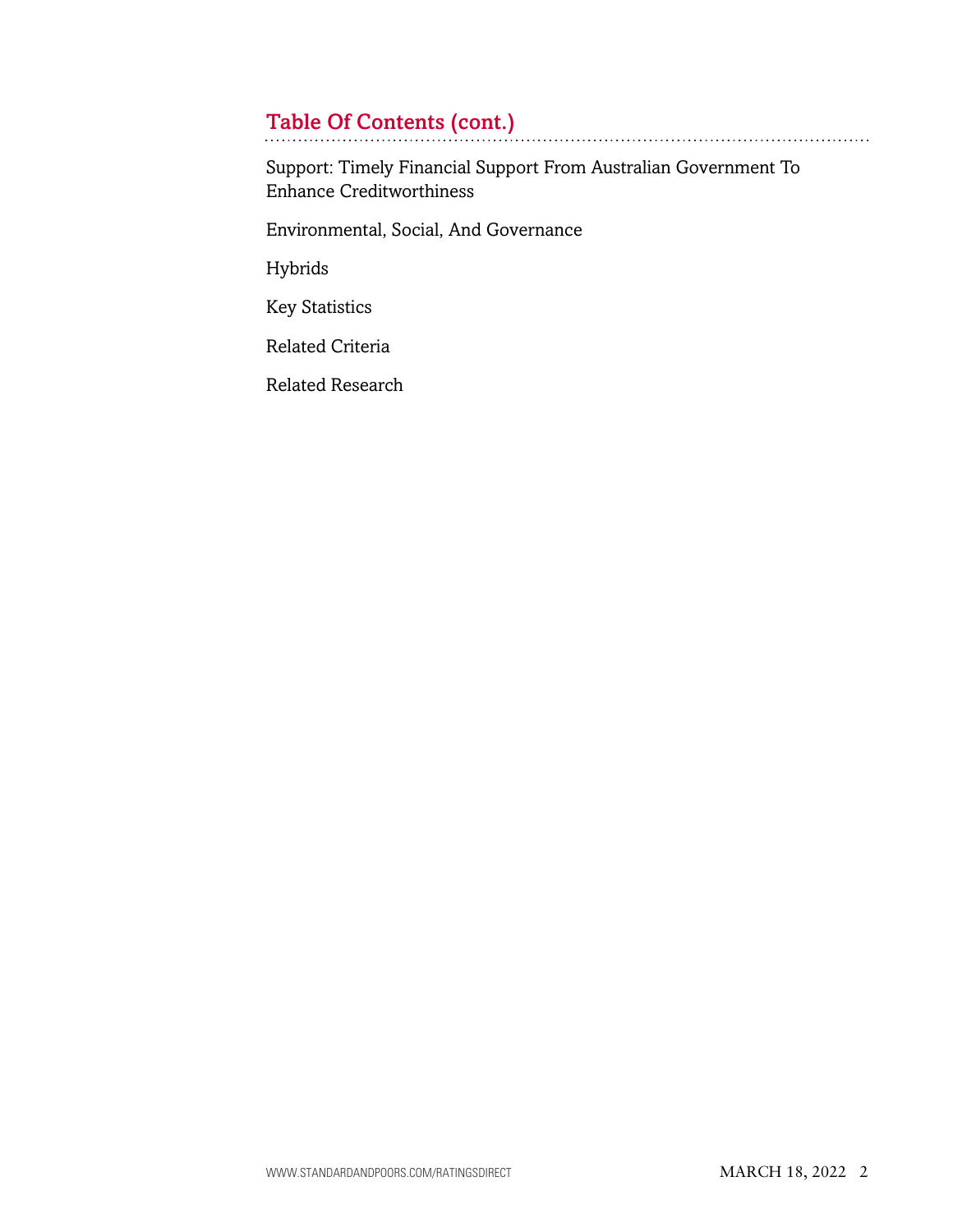## Australia and New Zealand Banking Group Ltd.

## <span id="page-2-0"></span>Rating Score Snapshot

Issuer Credit Rating

AA-/Stable/A-1+

| SACP: a                     |                 |             | Support: +2        |             | <b>Additional factors: 0</b> |
|-----------------------------|-----------------|-------------|--------------------|-------------|------------------------------|
| Anchor                      | bb <sub>+</sub> |             | ALAC support       | $\mathbf 0$ | <b>Issuer credit rating</b>  |
| <b>Business</b><br>position | Strong          | $+1$        |                    |             |                              |
| Capital and<br>earnings     | Strong          | $+1$        | <b>GRE</b> support | 0           |                              |
| Risk position               | Adequate        | $\mathbf 0$ |                    | $\mathbf 0$ | AA-/Stable/A-1+              |
| Funding                     | Adequate        | $\Omega$    | Group support      |             |                              |
| Liquidity                   | Adequate        |             |                    |             |                              |
| CRA adjustment              |                 | $\mathbf 0$ | Sovereign support  | $+2$        |                              |

ALAC--Additional loss-absorbing capacity. CRA--Comparable ratings analysis. GRE--Government-related entity. SACP--Standalone credit profile.

## <span id="page-2-1"></span>Credit Highlights

| Overview                                                                                           |                                                                                                        |
|----------------------------------------------------------------------------------------------------|--------------------------------------------------------------------------------------------------------|
| <b>Key strengths</b>                                                                               | Key risks                                                                                              |
| Strong market position in the Australian and New Zealand retail and<br>commercial banking sectors. | Dependence on domestic and offshore wholesale borrowing.                                               |
| Conservative risk appetite, backed by a sound risk-management<br>framework.                        | Risks from rising house prices, high private-sector debt, and an<br>uncertain global economic outlook. |
| Highly likely to receive timely financial support from the Australian<br>government, if needed.    |                                                                                                        |

*We expect Australia and New Zealand Banking Group Ltd.'s (ANZ) strong market position and focus on low-risk retail, SME, and commercial banking in Australia and New Zealand to continue to support its earnings profile.* The economies of both countries are recovering strongly from the impact of the COVID-19 pandemic. ANZ's strong capitalization should remain a strength for its credit profile. The bank's credit losses will likely revert to pre-pandemic levels over the next one to two years.

In our view, ANZ and the other major Australian banks' dependence on domestic and offshore wholesale funding remains a weakness. This is notwithstanding improvements over the past 10 years across the banking system.

The ratings on ANZ benefit from our expectation that the Australian government is highly likely to provide timely financial support to the bank, if needed.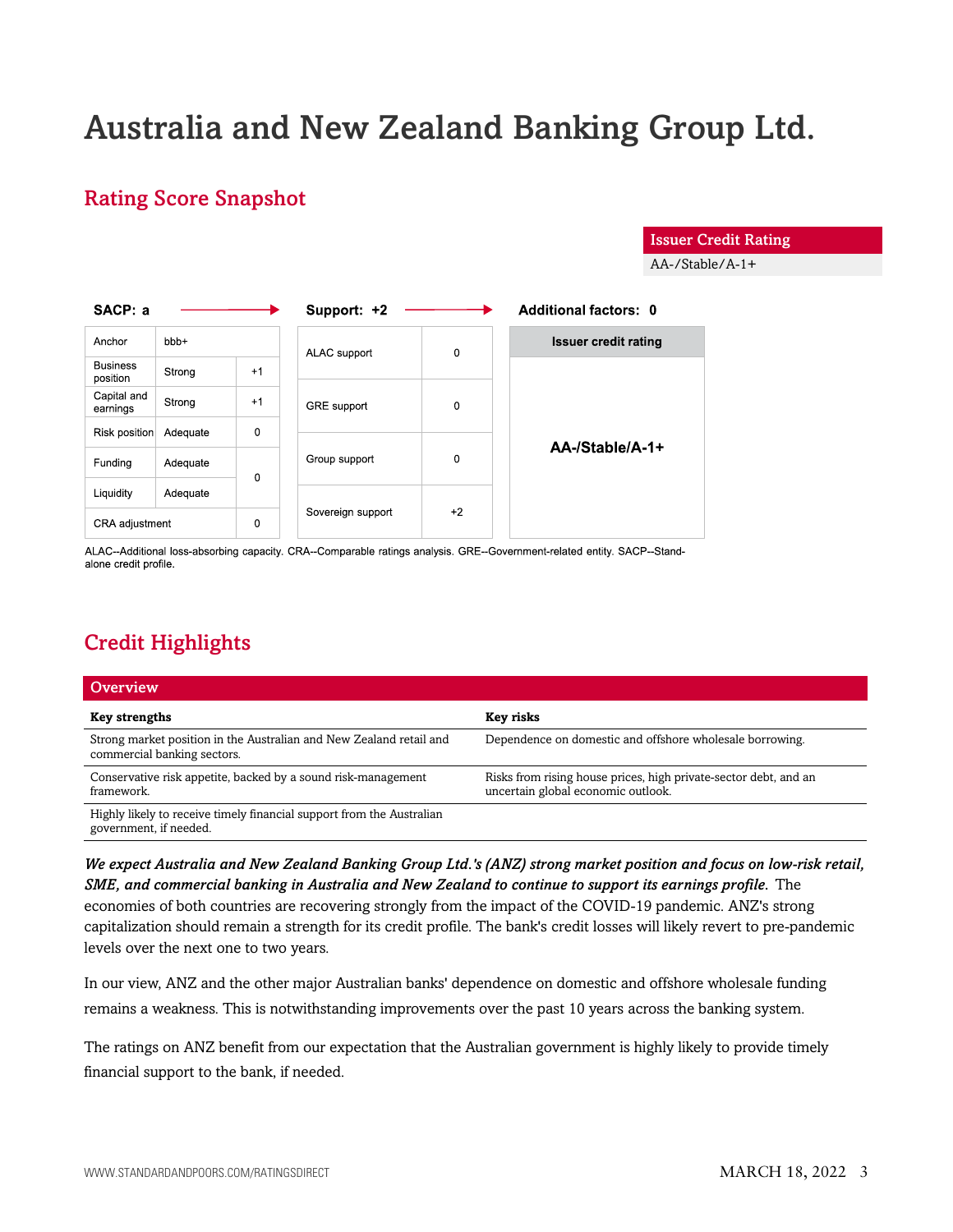#### **Outlook**

The outlook on ANZ is stable. We forecast the bank's credit losses will return to pre-pandemic levels over the next two years. Consequently, we expect earnings to remain sound despite low interest rates.

#### Upside scenario

We see very limited upside to our issuer credit ratings on ANZ for the next two years.

Alternative scenario: We see a one-in-three possibility that Australian banks will face reduced industry risks in the next two years. In our view, their funding profile has improved over the past 10 years on the back of growing customer deposits and falling offshore borrowings. We expect a modest reversal of this trend over the next three years as a COVID-19-driven rise in customer deposits slows and term funding from the Reserve Bank of Australia (RBA) matures. Nevertheless, we consider that some of the improvements in systemwide funding metrics could be sustained.

If we form a view that industry risks facing Australian banks have reduced sustainably, all else being equal, we expect to:

- Revise our assessment of ANZ's stand-alone credit profile (SACP) by one notch to 'a+' from 'a'.
- Maintain our 'AA-' long-term issuer credit rating on ANZ, reducing the uplift in our issuer credit rating on ANZ above the bank's SACP to one notch from two notches. This uplift reflects our assessment of the likelihood of extraordinary support from the Australian sovereign.
- Raise by one notch our ratings on each of the Tier-1 and Tier-2 regulatory capital instruments issued by the ANZ group, in line with our revision of the bank's SACP.

#### Downside scenario

The ratings on ANZ have substantial headroom because we have a stable outlook on Australia and we expect the bank's risk-adjusted capital (RAC) ratio to remain strong and comfortably above 10% over the next two years. As such, we see limited downside over this period.

Nevertheless, low interest rates, a limited supply of housing stock, and higher migration levels could result in a resurgence in house prices and household debt. This would exacerbate the economic risks that Australian banks face and could exert downward pressure on our ratings. Our ratings on ANZ would also be at risk if we were to lower our ratings on Australia.

## <span id="page-3-0"></span>Key Metrics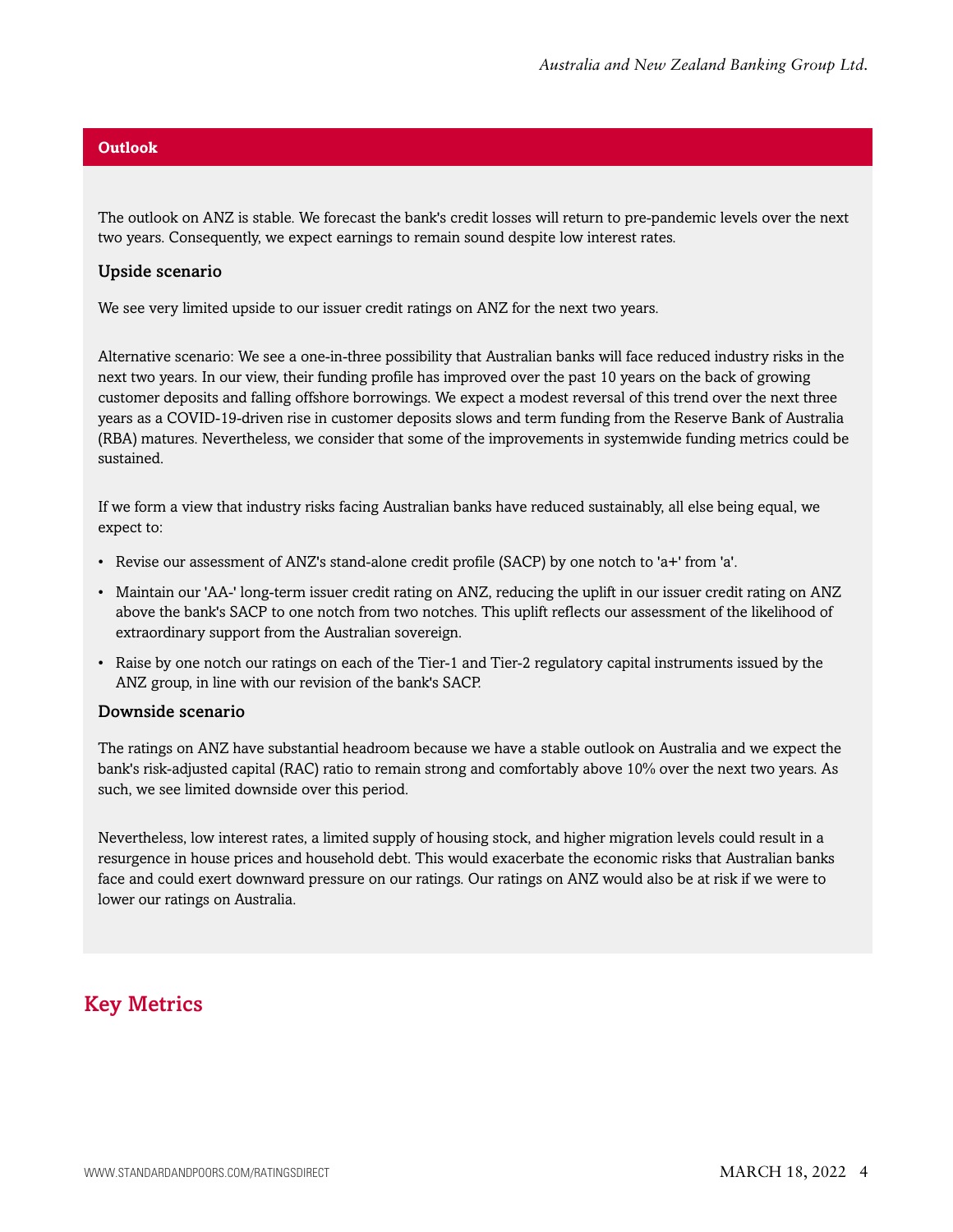| Australia and New Zealand Danking Group Etu.--Key Ratios And Porecasts |                                |       |             |              |             |  |  |  |  |
|------------------------------------------------------------------------|--------------------------------|-------|-------------|--------------|-------------|--|--|--|--|
|                                                                        | --Fiscal year ended Sept. 30-- |       |             |              |             |  |  |  |  |
| $(\%)$                                                                 | 2020a                          | 2021a | 2022f       | 2023f        | 2024f       |  |  |  |  |
| Growth in operating revenue                                            | (1.0)                          | (4.3) | $4.9 - 6.0$ | $3.7 - 4.5$  | $5.0 - 6.1$ |  |  |  |  |
| Growth in customer loans                                               | 0.5                            | 1.9   | $3.2 - 3.9$ | $4.5 - 5.5$  | $4.5 - 5.5$ |  |  |  |  |
| Growth in total assets                                                 | 6.2                            | (6.1) | $6.4 - 7.8$ | $4.5 - 5.5$  | $4.5 - 5.5$ |  |  |  |  |
| Net interest income/average earning assets (NIM)                       | 1.8                            | 1.8   | $1.6 - 1.8$ | $1.6 - 1.8$  | $1.6 - 1.8$ |  |  |  |  |
| Cost to income ratio                                                   | 50.0                           | 50.5  | 47.2-49.6   | 44.0-46.3    | 40.4-42.5   |  |  |  |  |
| Return on average common equity                                        | 5.9                            | 9.9   | $9.0 - 9.9$ | $9.8 - 10.8$ | 10.8-12.0   |  |  |  |  |
| Return on assets                                                       | 0.4                            | 0.6   | $0.5 - 0.7$ | $0.6 - 0.7$  | $0.6 - 0.7$ |  |  |  |  |
| New loan loss provisions/average customer loans                        | 0.4                            | (0.1) | $0.1 - 0.2$ | $0.1 - 0.2$  | $0.1 - 0.2$ |  |  |  |  |
| Gross nonperforming assets/customer loans                              | 1.0                            | 0.8   | $0.8 - 0.8$ | $0.8 - 0.8$  | $0.8 - 0.8$ |  |  |  |  |
| Net charge-offs/average customer loans                                 | 0.1                            | 0.1   | $0.2 - 0.2$ | $0.2 - 0.2$  | $0.2 - 0.2$ |  |  |  |  |
| Risk-adjusted capital ratio                                            | 11.0                           | 11.5  | 10.8-11.4   | 10.8-11.3    | 10.4-11.0   |  |  |  |  |

#### Australia and New Zealand Banking Group Ltd.--Key Ratios And Forecasts

<span id="page-4-0"></span>All figures are S&P Global Ratings-adjusted. a--Actual. f--Forecast. NIM--Net interest margin.

### Anchor: Resilient Economy, Conservative Regulations, And Risk Appetite Mitigate COVID-19 Challenges

The starting point for our ratings on ANZ--similar to all other banks operating predominantly in Australia--reflects our assessment of Australia's macroeconomic conditions. This is because about 62% of ANZ's credit exposure is in its Australian home market and 18% in New Zealand, with the balance in North America, Europe, and the Asia-Pacific. We expect the geographic composition of its banking operations to be largely unchanged over the next two years.

*Australia has a wealthy, open, and resilient economy that has performed relatively well following economic downcycles and external shocks.* In our base case, we expect that the Australian economic recovery will not be derailed by periodic and localized COVID-19 infections that have emerged and may continue to emerge. This follows the first recession in the country in almost 30 years, triggered by the COVID-19 outbreak and containment measures. Property price growth has resumed on the back of the economic recovery and cyclical low interest rates.

*In our view, economic growth, an increasing population when immigration resumes, and low interest rates will continue to drive property price appreciation over the next two years.* That said, we believe the regulators will take timely action to mitigate risks to financial system stability from a house price resurgence and high household debt. We forecast credit losses over the next two years will remain low, and close to pre-pandemic levels.

*We consider Australia's prudential regulatory standards to be conservative.* We also believe the country's banking industry structure supports stability; a small number of strong retail and commercial banks dominate the sector. Low interest rates will curtail bank earnings over the next two years. Still, bank earnings should remain sound and sufficient to absorb credit losses.

*In the past 10 years, an increase in deposits by domestic customers helped Australian banks progressively reduce their reliance on offshore borrowing.* Nevertheless, the Australian banking system's material dependence on external borrowing exposes banks to a disruption in access to funding as well as a rise in borrowing costs.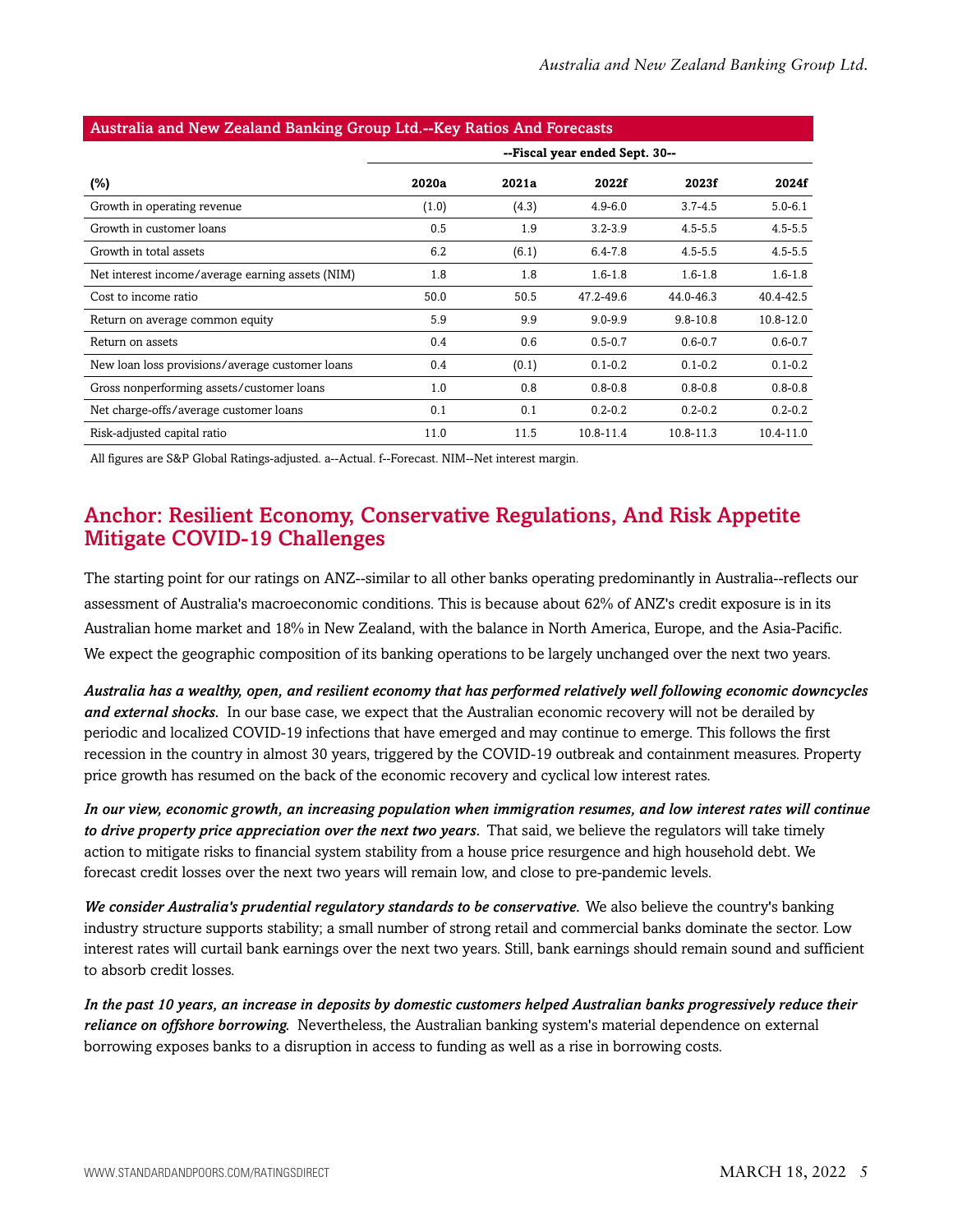## <span id="page-5-0"></span>Business Position: Strong Market Share, Strong Franchise, And Good Management Support Earnings Stability

#### *ANZ's strong position in its core business of retail and commercial banking in Australia and New Zealand should*

*continue to support its credit profile.* In our opinion, the bank will keep around 62% of its credit exposure in Australia, where it had strong market shares of about 13.5% for residential mortgages (ranked fourth) and 14% for customer deposits (ranked fourth) as of Dec. 31, 2021. It should also retain its strong market position in New Zealand, where it is by far the largest bank in the country with a market share of about 29% for net loans and advances. This figure is about 40% larger than that for the next biggest bank (ASB Bank Ltd).

#### **Chart 1**



#### Four Major Banks Dominate The Australian Banking System Market shares are based on domestic loan and deposit positions as of Dec. 31, 2021

Source: APRA Monthly ADI Statistics.

Copyright © 2022 by Standard & Poor's Financial Services LLC. All rights reserved.

*ANZ's recently-announced repositioning of its retail and commercial businesses and introduction of ANZ Plus (developed under the ANZx program) in Australia's retail banking will help to stem the bank's retail market-share loss.* In our view, the key drivers of ANZ's turnaround will be a digital proposition for the bank's customer base and its focus on the financial wellbeing of its customers as a differentiating factor.

*Technology could disrupt the competitive landscape in Australia, similar to most global banking markets.* The introduction of an open banking regime, international fintech companies entering the market, the launch of a number of new challenger banks as well as the continued growth of international banks and nonbank players have compelled Australia's major banks to invest in digital and technology capabilities and new customer propositions. In our view, ANZ Plus is a step in the right direction and will accelerate the bank's digital transformation.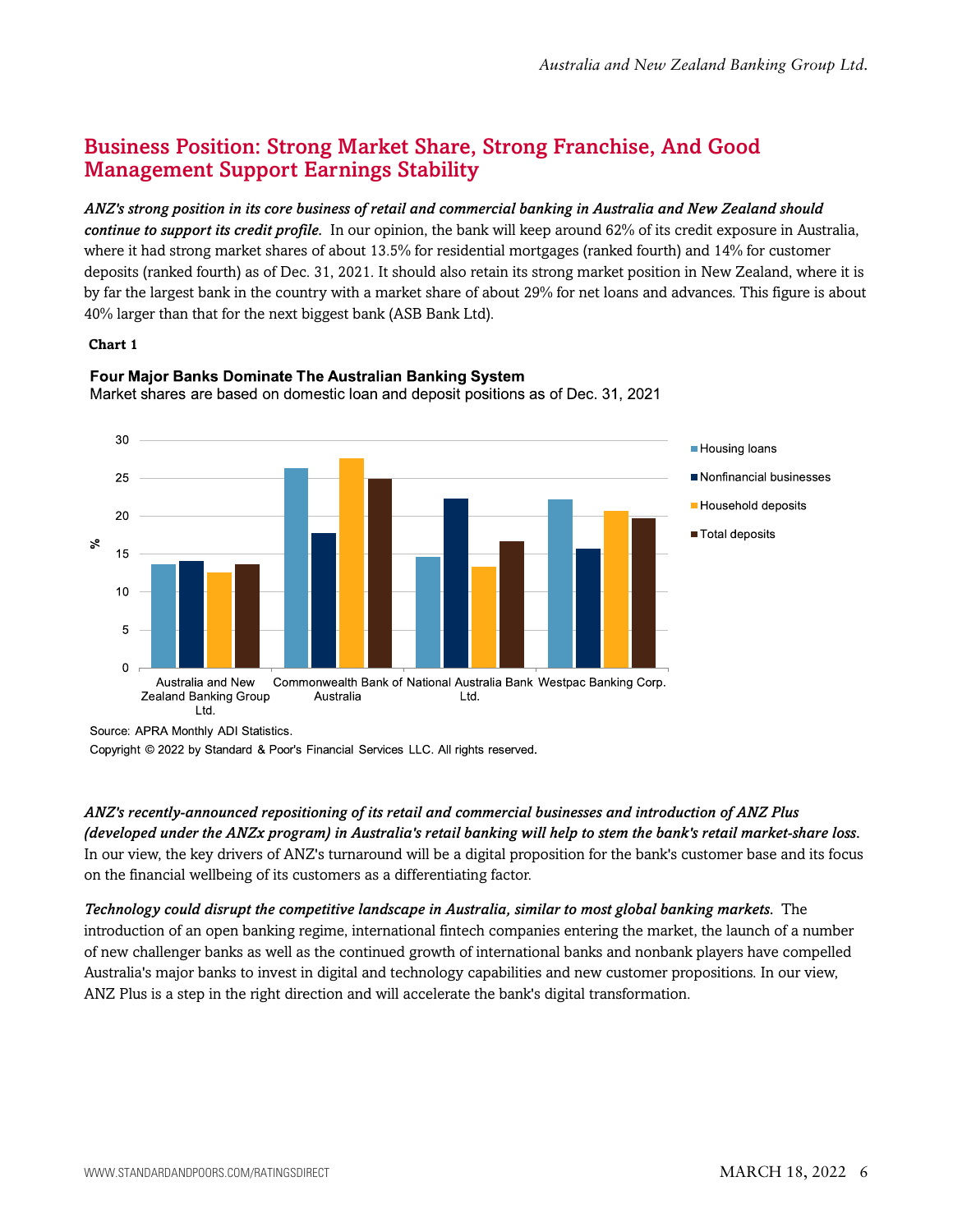## <span id="page-6-0"></span>Capital And Earnings: To Maintain Strong Risk-Adjusted Capitalization Despite Shareholder Returns

*ANZ will likely maintain an RAC ratio of above 10.6% over the next two years.* We forecast the bank's loan growth will be below system loan growth, at about 3.5% in fiscal 2022, before rising to system-level of about 5% in the subsequent two years. Interest margins will continue to be under pressure while credit losses will revert to pre-COVID levels. Over the next two years, we expect earnings to recover but remain slightly weaker than the bank's historical average due to Australia's historically low interest rates. Nevertheless, ANZ should retain significant headroom in its earnings to absorb a substantial increase in credit losses beyond our forecasts.

*In our view, ANZ will manage its common equity tier 1 (CET1) ratio above 11% from Jan. 1, 2023, when the Australian Prudential Regulation Authority's (APRA) new capital framework comes into effect.* As of Dec. 31, 2021, the bank's pro forma CET1 ratio was 11.65%. Its CET1 ratio under the new framework will also likely be well above APRA's minimum regulatory capital requirement of 10.25% (effective Jan. 1, 2023). The requirement includes the domestic systemically important bank buffer (D-SIB) and countercyclical capital buffer of 1.0% each, and capital conservation buffer of 3.75%. As economic conditions improve over the next two to three years, ANZ will likely return material excess capital relative to its internal capital needs and prudential capital requirements, in our view.

*ANZ remains well-placed to meet the final capital requirements that the Reserve Bank of New Zealand (RBNZ) announced on Dec. 5, 2019, for its New Zealand subsidiary, ANZ Bank New Zealand Ltd.* The seven-year transition period is a supporting factor, which the RBNZ had delayed by one year due to the COVID-19 outbreak and containment measures. The transition thus started on July 1, 2021. We believe ANZ has significant flexibility to strengthen its regulatory capital ratio further, if needed, through a combination of reduced dividend payouts, increased dividend reinvestments, or new capital injections.

*ANZ has slightly weaker profitability than its international peers (see chart 2).* The group's 0.6% return on assets as of Sept. 30, 2021, was lower than that of other major Australian peers.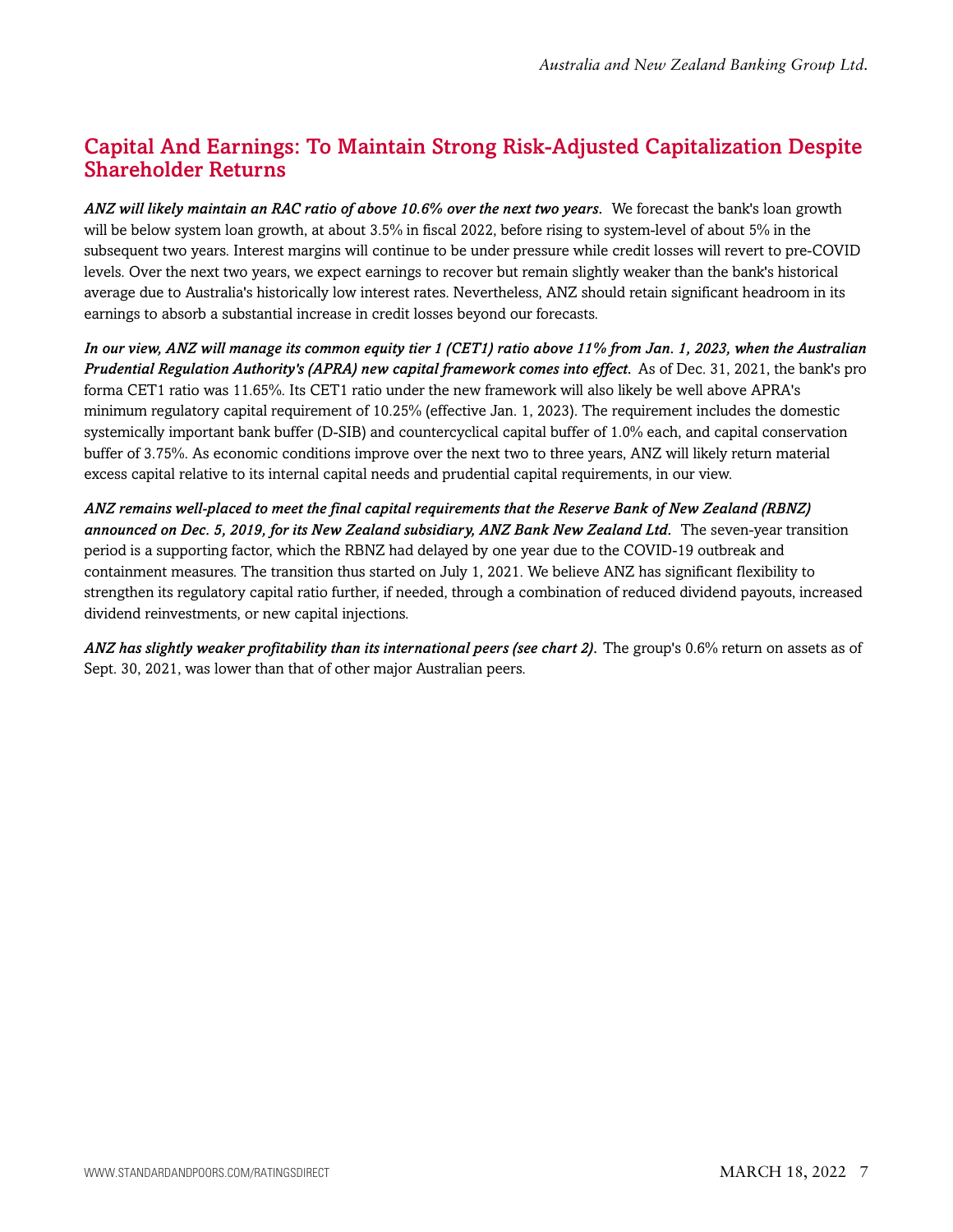#### **Chart 2**



The Profitability Of Major Australian Banks Is Comparable To Global Peers\*

ROA measured as core earnings to average adjusted assets, NIM measured as net interest income to average earning assets

\*As of most recent fiscal year. ROA--Return on assets. NIM--Net interest margin. Source: S&P Global Ratings. Copyright © 2022 by Standard & Poor's Financial Services LLC. All rights reserved.

### <span id="page-7-0"></span>Risk Position: Credit Losses Likely To Return To Pre-COVID-19 Levels

*In line with our forecast for the Australian banking system, we expect ANZ's credit losses to ease to pre-pandemic levels.* We believe Australia's recovering economy, falling unemployment, and improved consumer and business sentiment will offset risks posed by fiscal support and repayment moratoriums coming to an end.

*ANZ will maintain a conservative risk appetite despite improved economic conditions.* Even though we project that the bank's residential mortgage loan growth will pick up relative to system loans, we believe it has a moderate growth appetite, broadly in line with system trends.

ANZ's lending and underwriting standards are conservative. This is evident from the bank's low loan-loss provisions and nonperforming assets, which are broadly comparable to those of its major Australian banking peers. In recent years, the bank's credit losses have been significantly below our expectations through the cycle; at the same time Australian banks have benefited from a long run of benign economic conditions.

*Australian banks have low exposure to Russia.* The Bank for International Settlements has reported that Australia has very low exposure to Russia.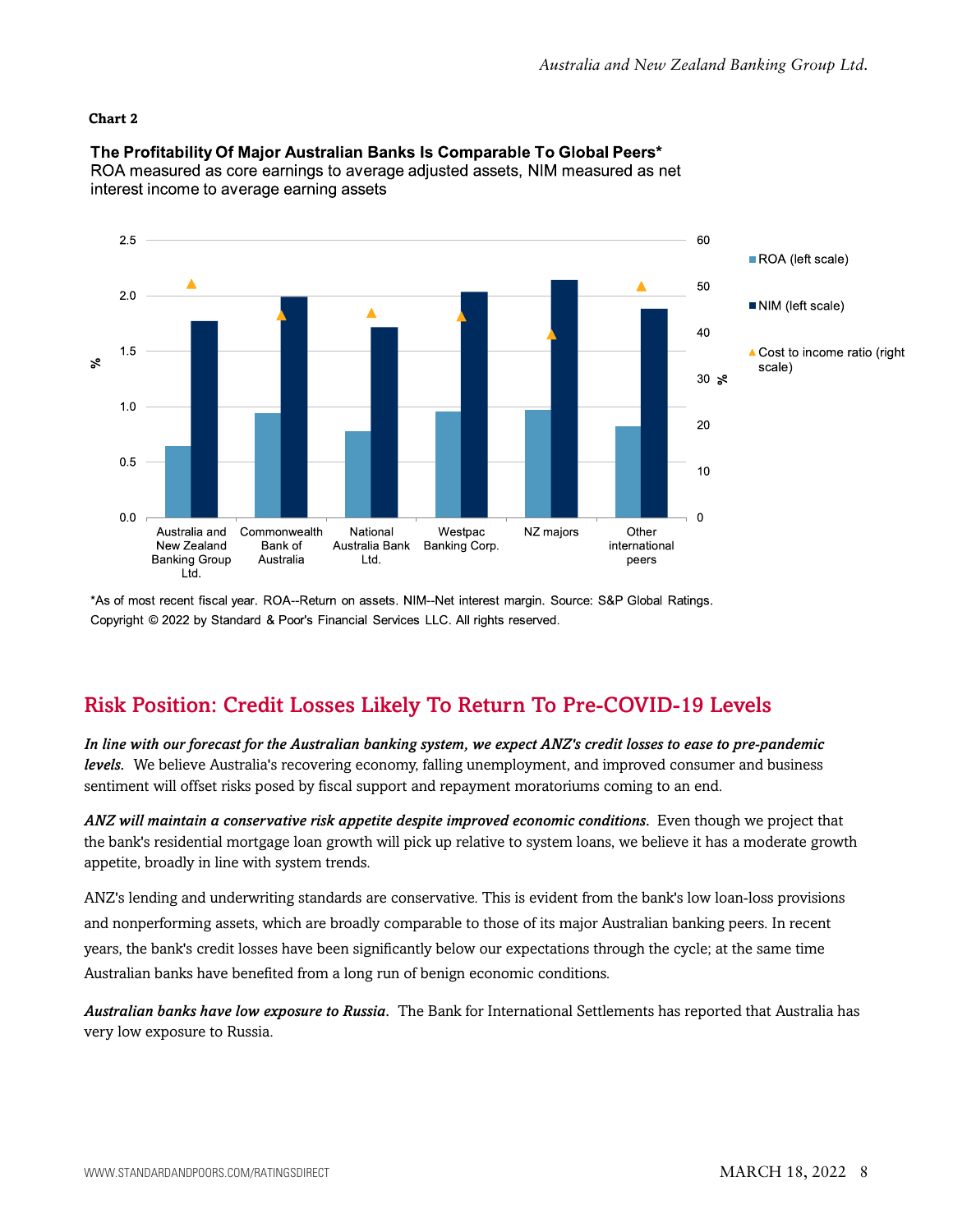*ANZ's nonfinancial risks, especially related to anti-money laundering compliance, are not elevated relative to the other major banking peers.* To date, the Australian Transaction Reports and Analysis Centre has not initiated any enforcement investigation into ANZ.

#### **Chart 3**

#### **Strong Asset Quality Relative To International Peers**



As of most recent fiscal year. Source: S&P Global Ratings. Copyright © 2022 by Standard & Poor's Financial Services LLC. All rights reserved.

## <span id="page-8-0"></span>Funding And Liquidity: Monetary Support From Central Bank To Mitigate Potential Funding And Liquidity Risks Due To Financial-Market Dislocations

*We believe the substantial monetary support package from the RBA has mitigated funding and liquidity risks posed by financial-market dislocations since the pandemic.* As of Sept. 30, 2021, ANZ had drawn A\$20.1 billion under the RBA's term funding facility. This compared with about A\$21 billion in the bank's wholesale debt that will mature in fiscal 2022 ending September 2022.

*In our view, ANZ adequately manages its funding and liquidity risks, notwithstanding structural funding weaknesses in the Australian banking system.* The Australian banking system's funding profile has improved over the past 10 years, on the back of growing customer deposits and falling offshore borrowings. The stronger systemwide funding metrics should be sustainable. This is despite a likely modest weakening over the next three years as the COVID-19-driven rise in customer deposits in 2020 slows and the RBA's term-funding facility matures. ANZ's funding metrics are broadly in line with those of the other major Australian banks and also banks in Sweden and Norway. These are countries with similar banking industry profiles as Australia.

*Along with the other major banks, ANZ's share of funding from core customer deposits has improved, leading to an overall reduction in its funding gap.* The bank has diversified wholesale funding by type of investor, geography, and maturity. This should help it maintain access to funding if there is a disruption to any of these sources (see chart 4).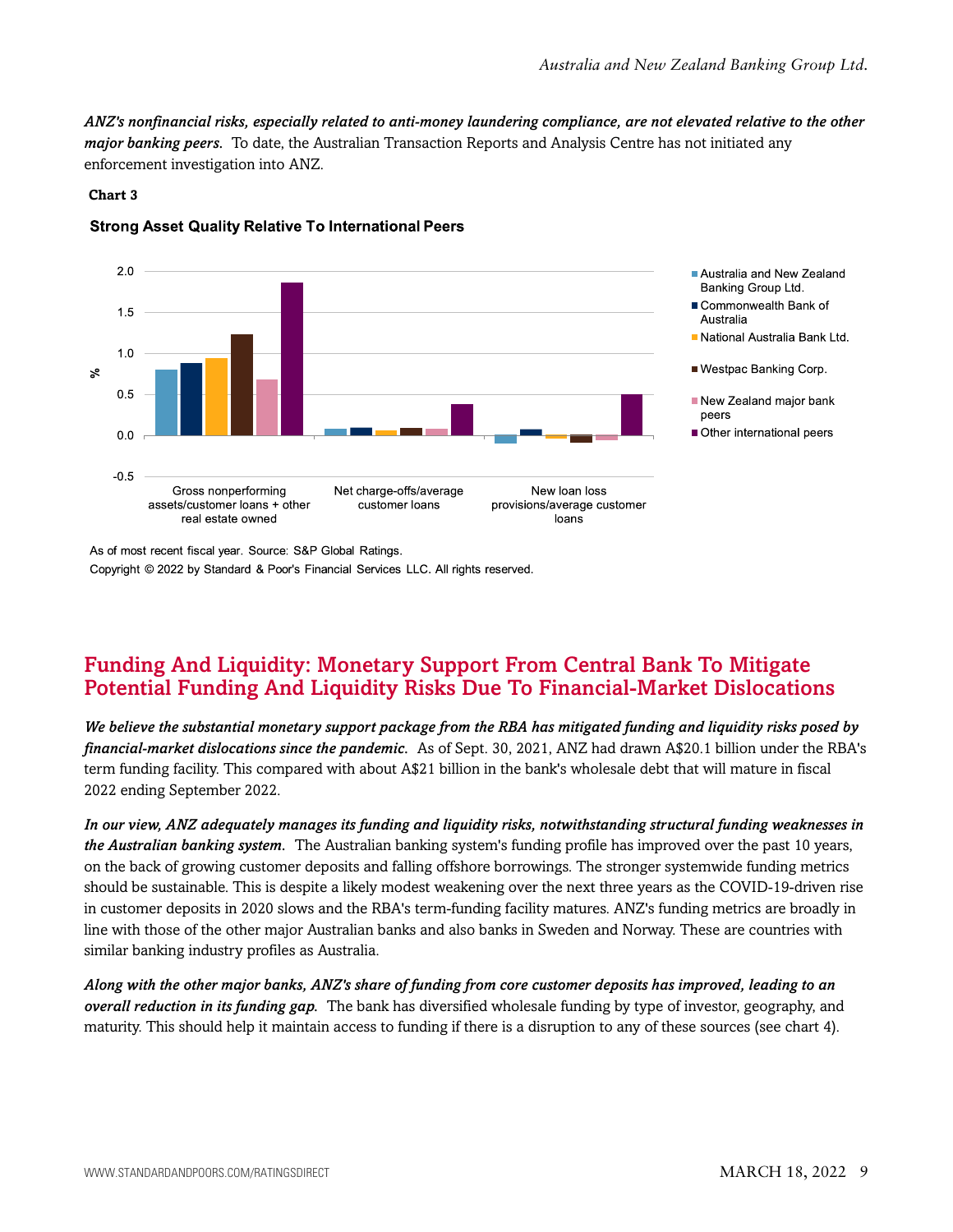#### **Chart 4**



#### Use Of Core Deposits By Major Australian Banks Has Increased Over The Years Core deposits to funding base

*In our view, the strong domestic and international funding franchises of the major Australian banks support their funding stability.* If the Australian banking sector experienced a systemic funding problem, we expect a likely flight to quality to mitigate the impact on the major banks. Our funding metrics include ANZ's loan-to-deposit ratio (90%), stable funding ratio (104%), and short-term wholesale funding to total funding base (22%), as of Sept. 30, 2021. The group's net stable funding ratio was 124%, compared with the regulatory minimum of 100%. We expect it to maintain a buffer of at least 10% above the regulatory minimum requirement for the foreseeable future.

*ANZ should have adequate liquidity and survive at least over a six-month period of funding disruptions.* From a quantitative perspective, ANZ and the other Australian major banks historically had weaker liquidity ratios than their international peers (please also see discussion below). This reflected in part the limited availability of government debt in Australia. As of Sept. 30, 2021, ANZ had a ratio of broad liquid assets to short-term wholesale funding of 1.29x, up slightly from 1.25x a year earlier, as its liquid assets increased.

Given an increase in Australian government securities over the past two years, we believe the level of high-quality liquid assets available to banks in Australia, including ANZ, is sufficient for ANZ to meet its minimum liquidity coverage ratio requirements without the need to access the committed liquidity facility (CLF) from the RBA. The regulator will be reducing all CLF allocations to zero over 2022. The bank's CLF of A\$11 billion was also substantially lower than that for the other Australian major banks, which will make it easier for ANZ to replace its CLF.

ANZ's average liquidity coverage ratio for the quarter ended Sept. 30, 2021, was 136%. This was well in excess of the regulatory minimum of 100%.

Source: S&P Global Ratings. Copyright © 2022 by Standard & Poor's Financial Services LLC. All rights reserved.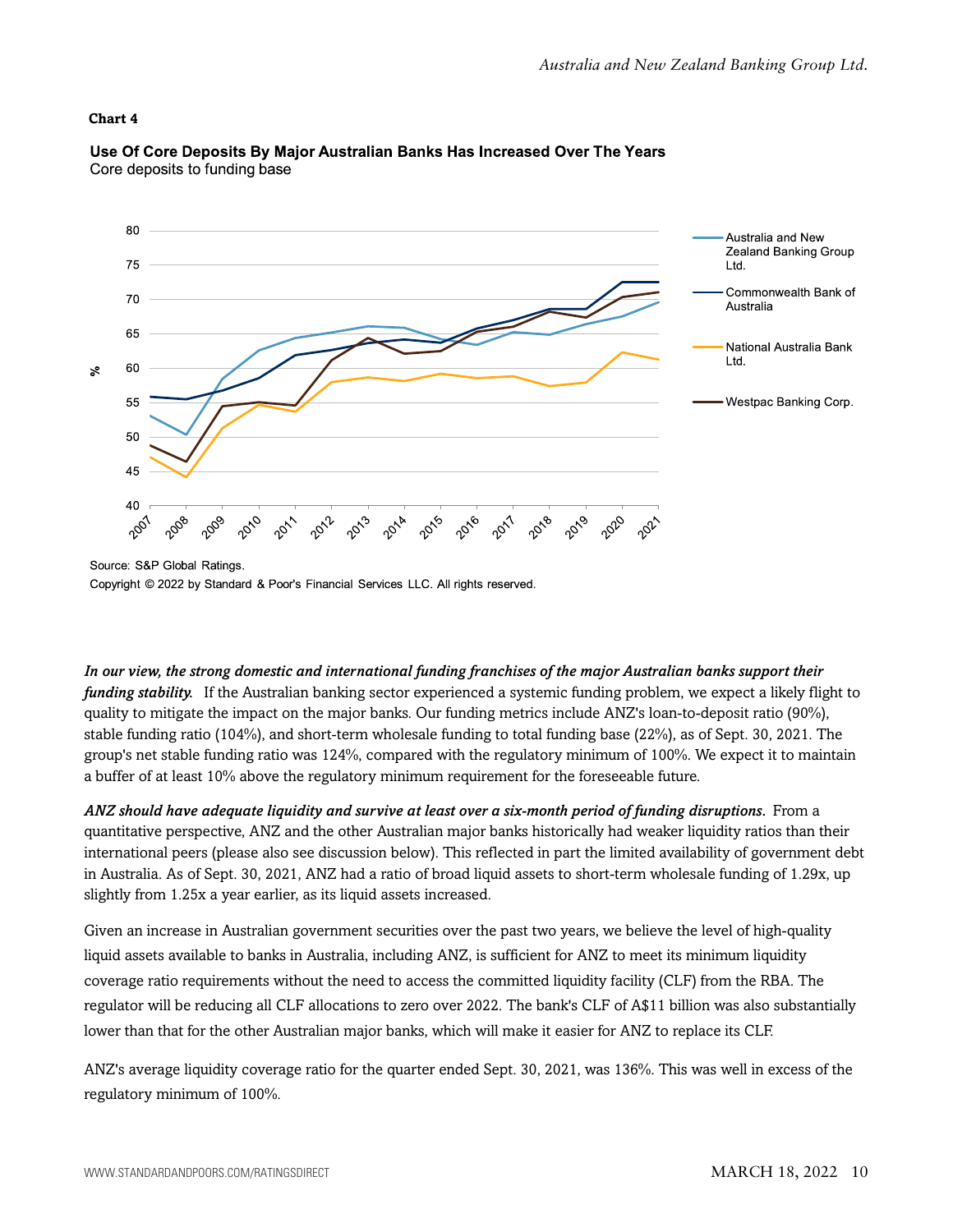## <span id="page-10-0"></span>Support: Timely Financial Support From Australian Government To Enhance Creditworthiness

Our issuer credit rating on ANZ is two notches higher than our assessment of the bank's SACP. This reflects our view that the bank is highly likely to receive timely financial support from the Australian government, if needed. We base our view on the following:

- ANZ has high systemic importance to the Australian economy and financial system. The bank holds a substantial 13% of household deposits, 13.5% of residential mortgages, and 14% of loans to nonfinancial corporations. In our view, it plays a material role in sourcing offshore funding that supports economic activity in the country. In addition, ANZ is strongly interconnected with the three other major banks in Australia.
- The Australian government remains highly supportive of private-sector banks in the country.

## <span id="page-10-1"></span>Environmental, Social, And Governance

#### **ESG Credit Indicators**



ESG factors have no material influence on our credit rating analysis of ANZ.

*We see ESG factors for ANZ as broadly in line with those for its industry and domestic peers.* In our view, ANZ has a comprehensive, well-developed risk management and governance framework across the group's activities.

*Policymakers have increasingly called for greater penalties for lapses in governance, at least partly on the basis that the profitable major Australian banks must meet community expectations.* Continued governance failures could make ANZ and its domestic peers less attractive to equity and debt investors who are more sensitive to ESG factors, in our view.

*In our view, recent measures implemented by banks in Australia could help them regain the social franchise that they lost over the past three years amid scrutiny and criticism of the banks by the Australian authorities and community.* An example is moratoriums on loan repayments to customers suffering hardship from COVID-19 and containment measures.

*We see environmental factors as less relevant (than social and governance factors) to the creditworthiness of ANZ.* The mining sector accounts for only about 1% of total domestic lending. Still, ANZ is indirectly exposed to environmental factors because it operates in an economy where the commodities sector is significant. Evolution of domestic and global environment standards and legislation, and changing customer preferences leading to a transition toward less carbon-intensive forms of energy could weaken the broader economy and consequently the bank's lending portfolio. That said, ANZ has been reducing its exposure to thermal coal over the past few years. This sector now comprises a very small proportion of its overall lending (less than 0.05% of total exposure at default).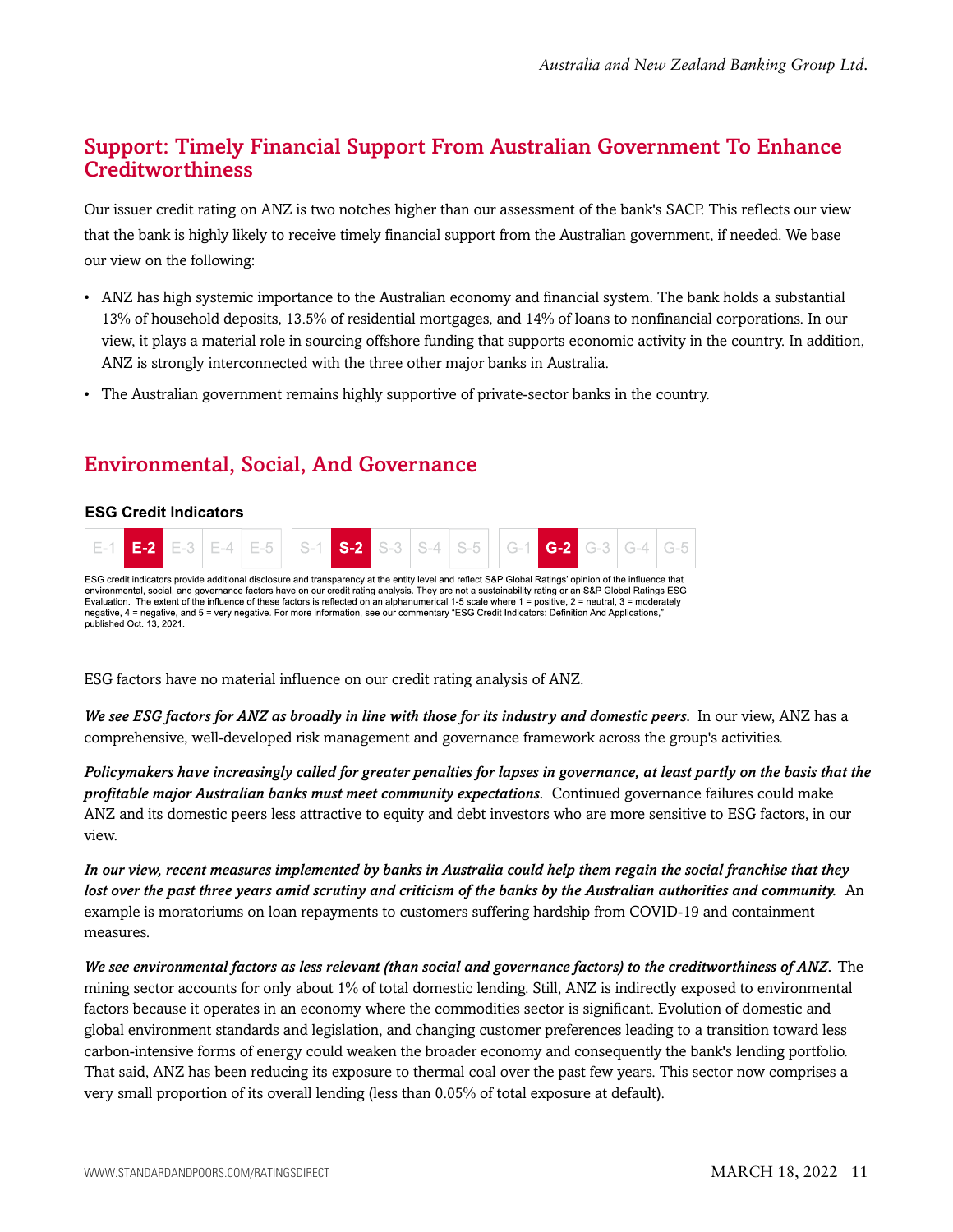## <span id="page-11-0"></span>**Hybrids**

*We believe Australia's legal and regulatory framework could allow the authorities to instigate the restructuring of a failing bank to the detriment of nondeferrable subordinated debt.* Therefore, we notch our ratings on the hybrid and nondeferrable subordinated debt instruments of ANZ and its core subsidiaries down from our assessment of the ANZ group's SACP of 'a'. This is because we believe any financial support for any of the major Australian banks, if needed, is unlikely to extend to these instruments. In addition, if the Australian authorities do instigate the restructuring of a failing bank to the detriment of nondeferrable subordinated debt, increasing regulatory capital requirements could result in a one-notch higher group SACP, although we believe this is unlikely in the next two years.

The issue rating on ANZ's Basel II nondeferrable subordinated debt is 'A-'. This is one notch below our assessment of ANZ group's SACP, reflecting subordination to the senior debt on liquidation.

The issue rating on ANZ's Basel III nondeferrable subordinated debt is 'BBB+', two notches below our assessment of ANZ group's SACP. The additional notch deduction is because such instruments contain a contingency clause that requires mandatory conversion into common equity or a write-down of principal on the activation of a nonviability trigger.

The issue rating on ANZ's Basel III-complaint hybrid capital instruments is 'BBB-'. This is four notches below our assessment of the group's SACP. The additional one-notch deduction reflects a contingency clause that requires the mandatory conversion of such instruments into common equity on the activation of a nonviability trigger.

## <span id="page-11-1"></span>Key Statistics

#### **Table 1**

| <b>Australia and New Zealand Banking Group Ltd.--Key Figures</b> |                         |           |         |         |         |  |  |  |  |
|------------------------------------------------------------------|-------------------------|-----------|---------|---------|---------|--|--|--|--|
|                                                                  | --Year ended Sept. 30-- |           |         |         |         |  |  |  |  |
| (Mil. A\$)                                                       | 2021                    | 2020      | 2019    | 2018    | 2017    |  |  |  |  |
| Adjusted assets                                                  | 974,806                 | 1.037.907 | 975,357 | 897.640 | 852,392 |  |  |  |  |
| Customer loans (gross)                                           | 633,764                 | 622,074   | 618,767 | 608,380 | 584,091 |  |  |  |  |
| Adjusted common equity                                           | 53,135                  | 50,667    | 47,460  | 46.240  | 41,437  |  |  |  |  |
| Operating revenues                                               | 17,658                  | 18,459    | 18,648  | 20.544  | 21,097  |  |  |  |  |
| Noninterest expenses                                             | 8,924                   | 9.222     | 8,994   | 10,245  | 10,177  |  |  |  |  |
| Core earnings                                                    | 6.427                   | 4.292     | 6.165   | 6.703   | 6.716   |  |  |  |  |

#### **Table 2**

#### Australia and New Zealand Banking Group Ltd.--Business Position

|                                                               | --Year ended Sept. 30-- |        |        |        |        |
|---------------------------------------------------------------|-------------------------|--------|--------|--------|--------|
| (%)                                                           | 2021                    | 2020   | 2019   | 2018   | 2017   |
| Total revenues from business line (currency in millions)      | 17.671                  | 18.459 | 18.785 | 21.116 | 21,273 |
| Commercial & retail banking/total revenues from business line | 97.3                    | 98.1   | 96.0   | 84.7   | 85.5   |
| Insurance activities/total revenues from business line        | 0.6                     | 0.4    | 0.7    | 1.5    | 1.5    |
| Asset management/total revenues from business line            | 1.6                     | 1.5    | 1.4    | 1.2    | 1.5    |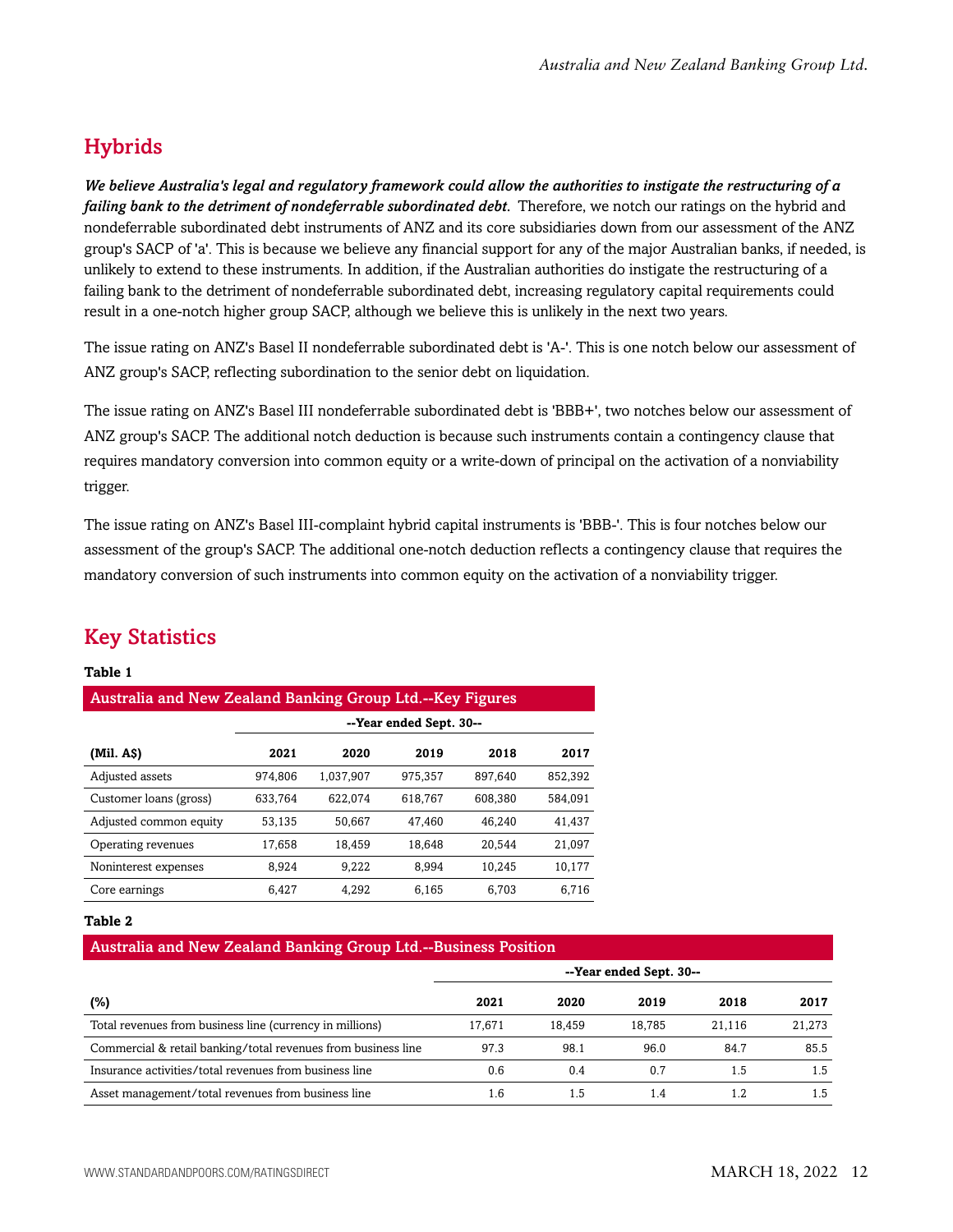#### **Table 2**

| Australia and New Zealand Banking Group Ltd.--Business Position (cont.) |                         |       |      |      |      |  |  |
|-------------------------------------------------------------------------|-------------------------|-------|------|------|------|--|--|
|                                                                         | --Year ended Sept. 30-- |       |      |      |      |  |  |
| (%)                                                                     | 2021                    | 2020  | 2019 | 2018 | 2017 |  |  |
| Other revenues/total revenues from business line                        | 0.4                     | (0.0) | 2.0  | 12.6 | 11.5 |  |  |
| Return on average common equity                                         | 9.9                     | 5.9   | 9.9  | 10.8 | 11.0 |  |  |

#### **Table 3**

#### Australia and New Zealand Banking Group Ltd.--Capital And Earnings

|                                               |      | --Year ended Sept. 30-- |      |      |      |
|-----------------------------------------------|------|-------------------------|------|------|------|
| $(\%)$                                        | 2021 | 2020                    | 2019 | 2018 | 2017 |
| Tier 1 capital ratio                          | 14.3 | 13.2                    | 13.2 | 13.4 | 12.6 |
| Adjusted common equity/total adjusted capital | 86.2 | 86.2                    | 85.3 | 85.1 | 82.9 |
| Net interest income/operating revenues        | 80.2 | 76.1                    | 76.9 | 70.6 | 70.5 |
| Fee income/operating revenues                 | 12.1 | 12.6                    | 13.8 | 18.2 | 19.2 |
| Market-sensitive income/operating revenues    | 7.8  | 9.8                     | 6.9  | 8.1  | 6.8  |
| Cost to income ratio                          | 50.5 | 50.0                    | 48.2 | 49.9 | 48.2 |
| Preprovision operating income/average assets  | 0.9  | 0.9                     | 1.0  | 1.1  | 1.2  |
| Core earnings/average managed assets          | 0.6  | 0.4                     | 0.6  | 0.7  | 0.7  |

RAC--Risk-adjusted capital. N/A--Not applicable.

#### **Table 4**

#### Australia and New Zealand Banking Group Ltd.--Risk-Adjusted Capital Framework Data

| (Mil. AS)                                              | Exposure*      | <b>Basel III</b><br><b>RWA</b> | <b>Average Basel III</b><br>$RW(\% )$ | <b>S&amp;P Global</b><br><b>Ratings RWA</b> | <b>Average S&amp;P Global</b><br>Ratings RW (%) |
|--------------------------------------------------------|----------------|--------------------------------|---------------------------------------|---------------------------------------------|-------------------------------------------------|
| Credit risk                                            |                |                                |                                       |                                             |                                                 |
| Government & central banks                             | 272,763        | 9,920                          | 3.6                                   | 7,526                                       | 2.8                                             |
| Of which regional governments<br>and local authorities | $\mathbf{0}$   | 0                              | 0.0                                   | 0                                           | 0.0                                             |
| Institutions and CCPs                                  | 66,012         | 12,388                         | 18.8                                  | 10,303                                      | 15.6                                            |
| Corporate                                              | 356,606        | 179,907                        | 50.4                                  | 283,391                                     | 79.5                                            |
| Retail                                                 | 451,447        | 134,225                        | 29.7                                  | 162,512                                     | 36.0                                            |
| Of which mortgage                                      | 408,148        | 110,825                        | 27.2                                  | 124,835                                     | 30.6                                            |
| Securitization§                                        | 12,596         | 2,056                          | 16.3                                  | 2,519                                       | 20.0                                            |
| Other assets <sup>+</sup>                              | 11,260         | 4,002                          | 35.5                                  | 19,059                                      | 169.3                                           |
| Total credit risk                                      | 1,170,684      | 342,498                        | 29.3                                  | 485,311                                     | 41.5                                            |
| <b>Credit valuation adjustment</b>                     |                |                                |                                       |                                             |                                                 |
| Total credit valuation adjustment                      | $-$            | 3,080                          | $\sim$ $\sim$                         | 4,004                                       |                                                 |
| <b>Market Risk</b>                                     |                |                                |                                       |                                             |                                                 |
| Equity in the banking book                             | $\mathbf{0}$   | 0                              | 0.0                                   | 0                                           | 0.0                                             |
| Trading book market risk                               | --             | 7,127                          | $-$                                   | 9,764                                       |                                                 |
| Total market risk                                      | --             | 7,127                          | $\sim$                                | 9,764                                       |                                                 |
| <b>Operational risk</b>                                |                |                                |                                       |                                             |                                                 |
| Total operational risk                                 | $\overline{a}$ | 48,425                         | --                                    | 37,004                                      |                                                 |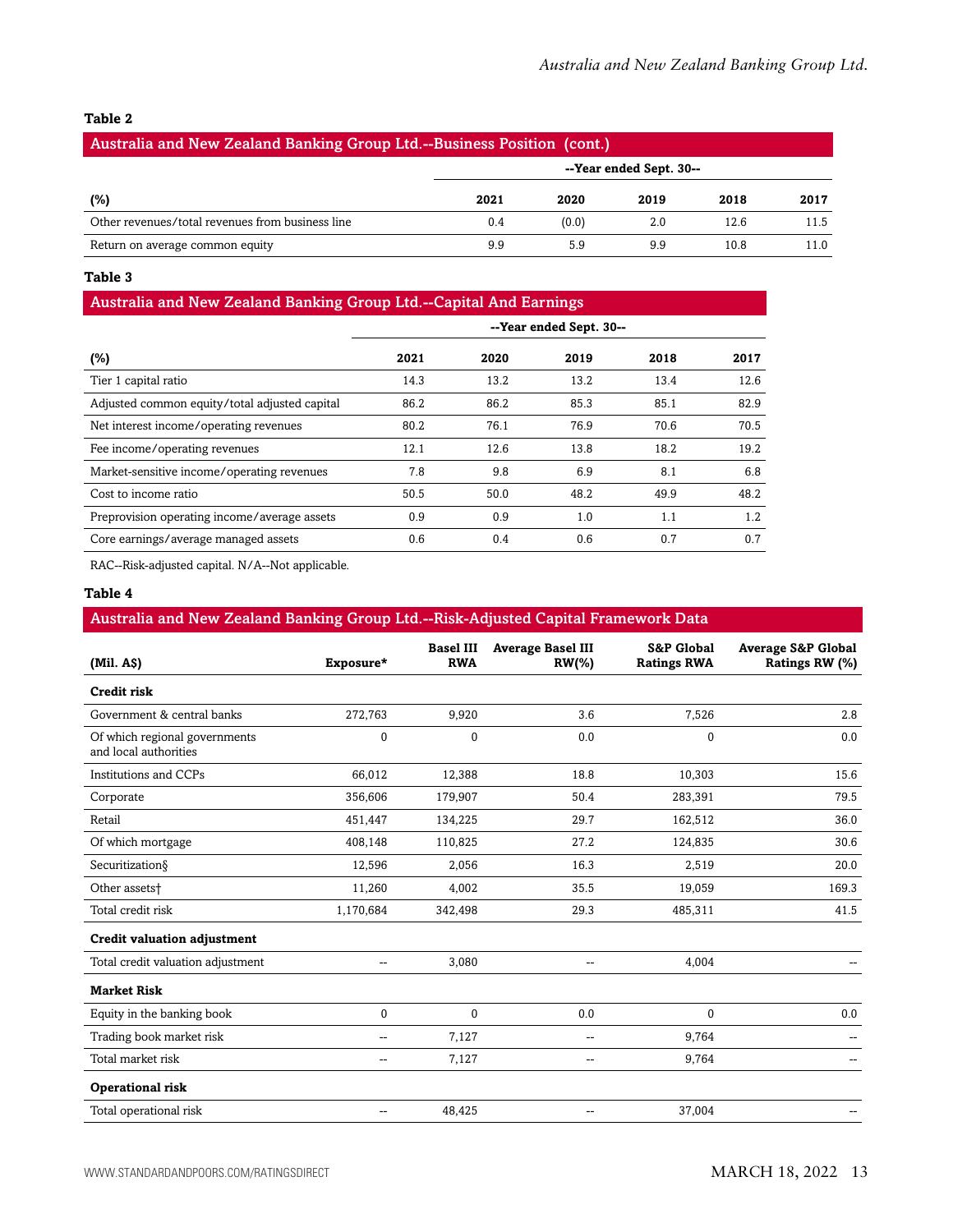#### **Table 4**

| Australia and New Zealand Banking Group Ltd.--Risk-Adjusted Capital Framework Data (cont.) |                 |                                |                                          |                                             |                                                |  |  |  |
|--------------------------------------------------------------------------------------------|-----------------|--------------------------------|------------------------------------------|---------------------------------------------|------------------------------------------------|--|--|--|
|                                                                                            | <b>Exposure</b> | <b>Basel III</b><br><b>RWA</b> | <b>Average Basel II</b><br><b>RW</b> (%) | <b>S&amp;P Global</b><br><b>Ratings RWA</b> | % of S&P Global<br><b>Ratings RWA</b>          |  |  |  |
| Diversification adjustments                                                                |                 |                                |                                          |                                             |                                                |  |  |  |
| RWA before diversification                                                                 |                 | 419,166                        | --                                       | 536,083                                     | 100.0                                          |  |  |  |
| Total diversification/<br>concentration adjustments                                        |                 | --                             | --                                       | (40, 959)                                   | (7.6)                                          |  |  |  |
| RWA after diversification                                                                  |                 | 419,166                        | --                                       | 495,124                                     | 92.4                                           |  |  |  |
|                                                                                            |                 | Tier 1 capital                 | Tier 1 ratio $(\%)$                      | <b>Total adjusted</b><br>capital            | <b>S&amp;P Global Ratings</b><br>RAC ratio (%) |  |  |  |
| Capital ratio                                                                              |                 |                                |                                          |                                             |                                                |  |  |  |
| Capital ratio before adjustments                                                           |                 | 59,473                         | 14.2                                     | 61,634                                      | 11.5                                           |  |  |  |
| Capital ratio after adjustments‡                                                           |                 | 59,473                         | 14.3                                     | 61,634                                      | 12.4                                           |  |  |  |

\*Exposure at default. §Securitization exposure includes the securitization tranches deducted from capital in the regulatory framework. †Exposure and S&P Global Ratings' risk-weighted assets for equity in the banking book include minority equity holdings in financial institutions. ‡Adjustments to Tier 1 ratio are additional regulatory requirements (e.g. transitional floor or Pillar 2 add-ons). RWA--Risk-weighted assets. RW--Risk weight. RAC--Risk-adjusted capital. CCPs--Central counterpaarty clearing house. Sources: Company data as of Sept. 30, 2021, S&P Global Ratings.

#### **Table 5**

|  | <b>Australia and New Zealand Banking Group Ltd.--Risk Position</b> |  |
|--|--------------------------------------------------------------------|--|
|--|--------------------------------------------------------------------|--|

|                                                                     | --Year ended Sept. 30-- |      |      |      |      |  |
|---------------------------------------------------------------------|-------------------------|------|------|------|------|--|
| $(\%)$                                                              | 2021                    | 2020 | 2019 | 2018 | 2017 |  |
| Growth in customer loans                                            | 1.9                     | 0.5  | 1.7  | 4.2  | 0.7  |  |
| Total managed assets/adjusted common equity (x)                     | 18.4                    | 20.6 | 20.7 | 20.4 | 21.7 |  |
| New loan loss provisions/average customer loans                     | (0.1)                   | 0.4  | 0.1  | 0.1  | 0.2  |  |
| Net charge-offs/average customer loans                              | 0.1                     | 0.1  | 0.1  | 0.2  | 0.3  |  |
| Gross nonperforming assets/customer loans + other real estate owned | 0.8                     | 1.0  | 0.9  | 0.8  | 0.9  |  |
| Loan loss reserves/gross nonperforming assets                       | 80.4                    | 79.0 | 60.8 | 68.7 | 71.2 |  |

RWA-Risk-weighted assets. N/A--Not applicable.

#### **Table 6**

#### Australia and New Zealand Banking Group Ltd.--Funding And Liquidity

|                                                      |       |       | --Year ended Sept. 30-- |       |       |
|------------------------------------------------------|-------|-------|-------------------------|-------|-------|
| $(\%)$                                               | 2021  | 2020  | 2019                    | 2018  | 2017  |
| Core deposits/funding base                           | 69.6  | 67.5  | 66.4                    | 64.9  | 65.3  |
| Customer loans (net)/customer deposits               | 106.1 | 111.7 | 120.2                   | 124.8 | 125.6 |
| Long-term funding ratio                              | 79.4  | 79.8  | 81.0                    | 81.6  | 81.0  |
| Stable funding ratio                                 | 104.0 | 101.5 | 96.7                    | 94.0  | 92.4  |
| Short-term wholesale funding/funding base            | 22.2  | 21.8  | 20.6                    | 20.0  | 20.6  |
| Broad liquid assets/short-term wholesale funding (x) | 1.3   | 1.2   | 1.1                     | 0.9   | 0.9   |
| Broad liquid assets/total assets                     | 25.1  | 21.3  | 17.1                    | 14.7  | 14.1  |
| Broad liquid assets/customer deposits                | 41.3  | 40.1  | 32.8                    | 28.6  | 27.5  |
| Net broad liquid assets/short-term customer deposits | 9.8   | 8.1   | 1.9                     | (2.2) | (4.2) |
| Short-term wholesale funding/total wholesale funding | 70.7  | 65.0  | 59.3                    | 55.2  | 57.2  |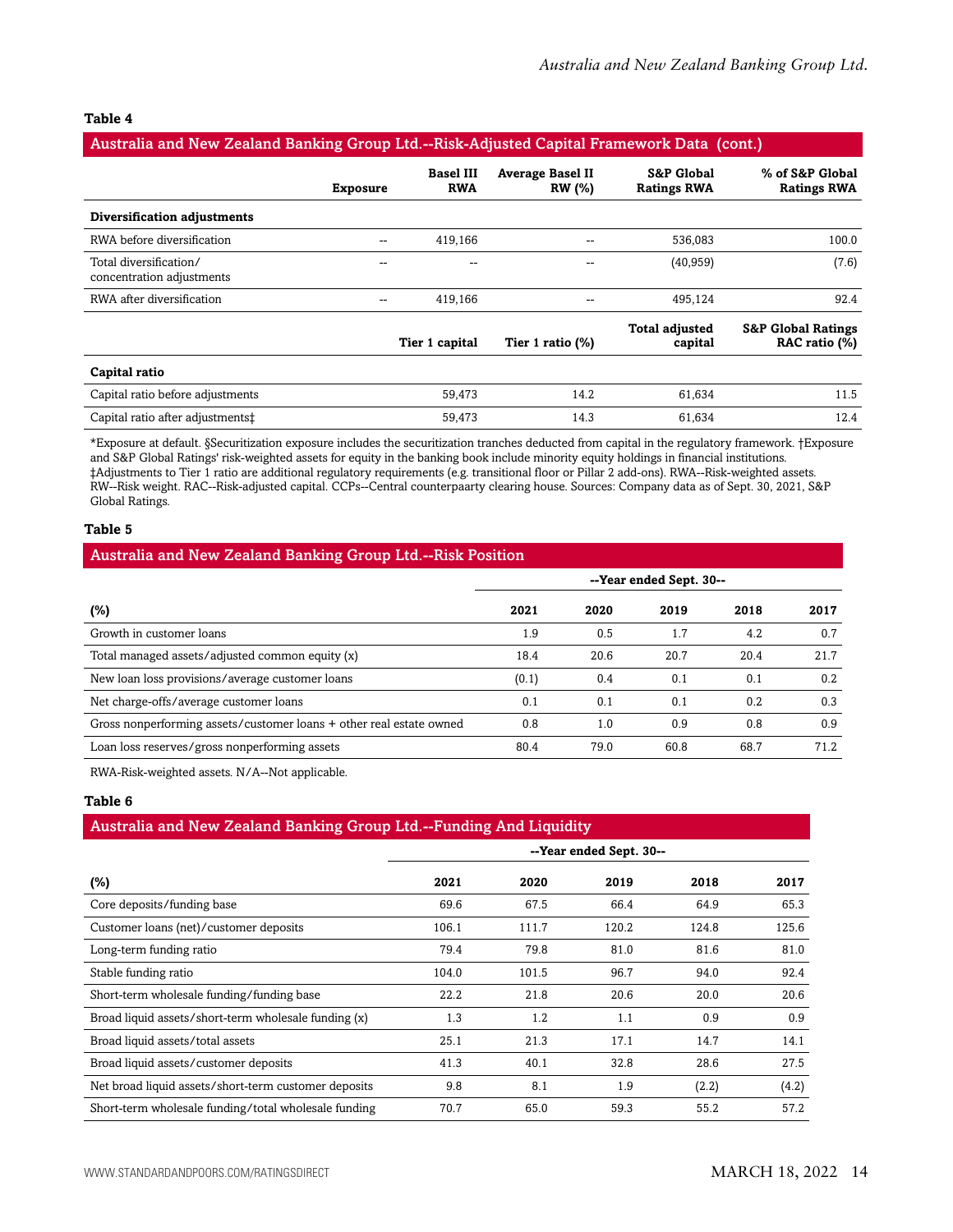## <span id="page-14-0"></span>Related Criteria

- Criteria | Financial Institutions | Banks: Banking Industry Country Risk Assessment Methodology And Assumptions, Dec. 9, 2021
- Criteria | Financial Institutions | General: Financial Institutions Rating Methodology, Dec. 9, 2021
- General Criteria: Environmental, Social, And Governance Principles In Credit Ratings, Oct. 10, 2021
- General Criteria: Hybrid Capital: Methodology And Assumptions, July 1, 2019
- General Criteria: Group Rating Methodology, July 1, 2019
- Criteria | Financial Institutions | General: Risk-Adjusted Capital Framework Methodology, July 20, 2017
- General Criteria: Methodology For Linking Long-Term And Short-Term Ratings, April 7, 2017
- General Criteria: Guarantee Criteria, Oct. 21, 2016
- General Criteria: Principles Of Credit Ratings, Feb. 16, 2011

## <span id="page-14-1"></span>Related Research

- Ratings On Nine Large Australian And New Zealand Banks Affirmed Under Revised Criteria, Dec. 16, 2021
- Banking Industry Country Risk Assessment: Australia, April 27, 2021

S&P Global Ratings Australia Pty Ltd holds Australian financial services license number 337565 under the Corporations Act 2001. S&P Global Ratings' credit ratings and related research are not intended for and must not be distributed to any person in Australia other than a wholesale client (as defined in Chapter 7 of the Corporations Act).

| Ratings Detail (As Of March 18, 2022)*       |                        |
|----------------------------------------------|------------------------|
| Australia and New Zealand Banking Group Ltd. |                        |
| <b>Issuer Credit Rating</b>                  | $AA$ -/Stable/ $A$ -1+ |
| Certificate Of Deposit                       |                        |
| Foreign Currency                             | $AA$ -/ $A$ -1+        |
| <b>Commercial Paper</b>                      |                        |
| Foreign Currency                             | $A-1+$                 |
| Junior Subordinated                          | BBB-                   |
| Senior Unsecured                             | $A-1+$                 |
| Senior Unsecured                             | $AA-$                  |
| Subordinated                                 | $A-$                   |
| Subordinated                                 | BBB+                   |
| <b>Issuer Credit Ratings History</b>         |                        |
| 07-Jun-2021                                  | $AA$ -/Stable/ $A$ -1+ |
| 07-Apr-2020                                  | AA-/Negative/A-1+      |
| 09-Jul-2019                                  | $AA$ -/Stable/ $A$ -1+ |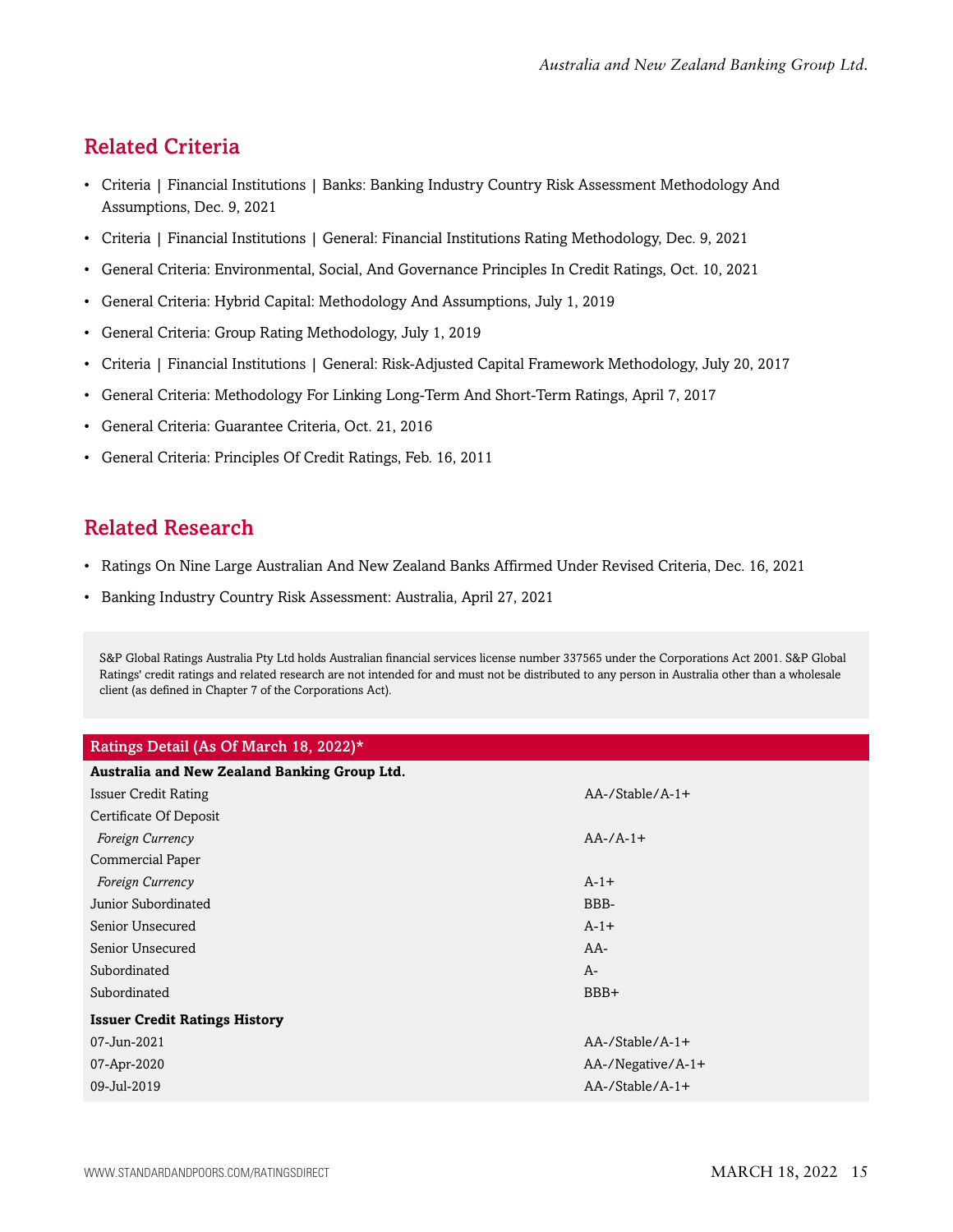| Ratings Detail (As Of March 18, 2022)*(cont.)                 |                    |  |
|---------------------------------------------------------------|--------------------|--|
| <b>Sovereign Rating</b>                                       |                    |  |
| Australia                                                     | $AA/Stable/A-1+$   |  |
| <b>Related Entities</b>                                       |                    |  |
| <b>ANZ Bank New Zealand Ltd.</b>                              |                    |  |
| <b>Issuer Credit Rating</b>                                   | $AA$ -/Stable/A-1+ |  |
| Certificate Of Deposit                                        |                    |  |
| Local Currency                                                | $AA$ -/ $A$ -1+    |  |
| <b>Preferred Stock</b>                                        | BBB-               |  |
| Senior Unsecured                                              | $A-1+$             |  |
| Senior Unsecured                                              | $AA-$              |  |
| Subordinated                                                  | $A-$               |  |
| ANZ New Zealand (Int'l) Ltd. (London Branch)                  |                    |  |
| Senior Unsecured                                              | $AA-$              |  |
| Australia and New Zealand Bank (China) Co. Ltd.               |                    |  |
| <b>Issuer Credit Rating</b>                                   | $A+$ /Stable/A-1   |  |
| Australia and New Zealand Banking Group Ltd. (London Branch)  |                    |  |
| Junior Subordinated                                           | BBB-               |  |
| Senior Unsecured                                              | $AA-$              |  |
| Australia and New Zealand Banking Group Ltd.(New York Branch) |                    |  |
| Senior Unsecured                                              | $AA-$              |  |

\*Unless otherwise noted, all ratings in this report are global scale ratings. S&P Global Ratings' credit ratings on the global scale are comparable across countries. S&P Global Ratings' credit ratings on a national scale are relative to obligors or obligations within that specific country. Issue and debt ratings could include debt guaranteed by another entity, and rated debt that an entity guarantees.